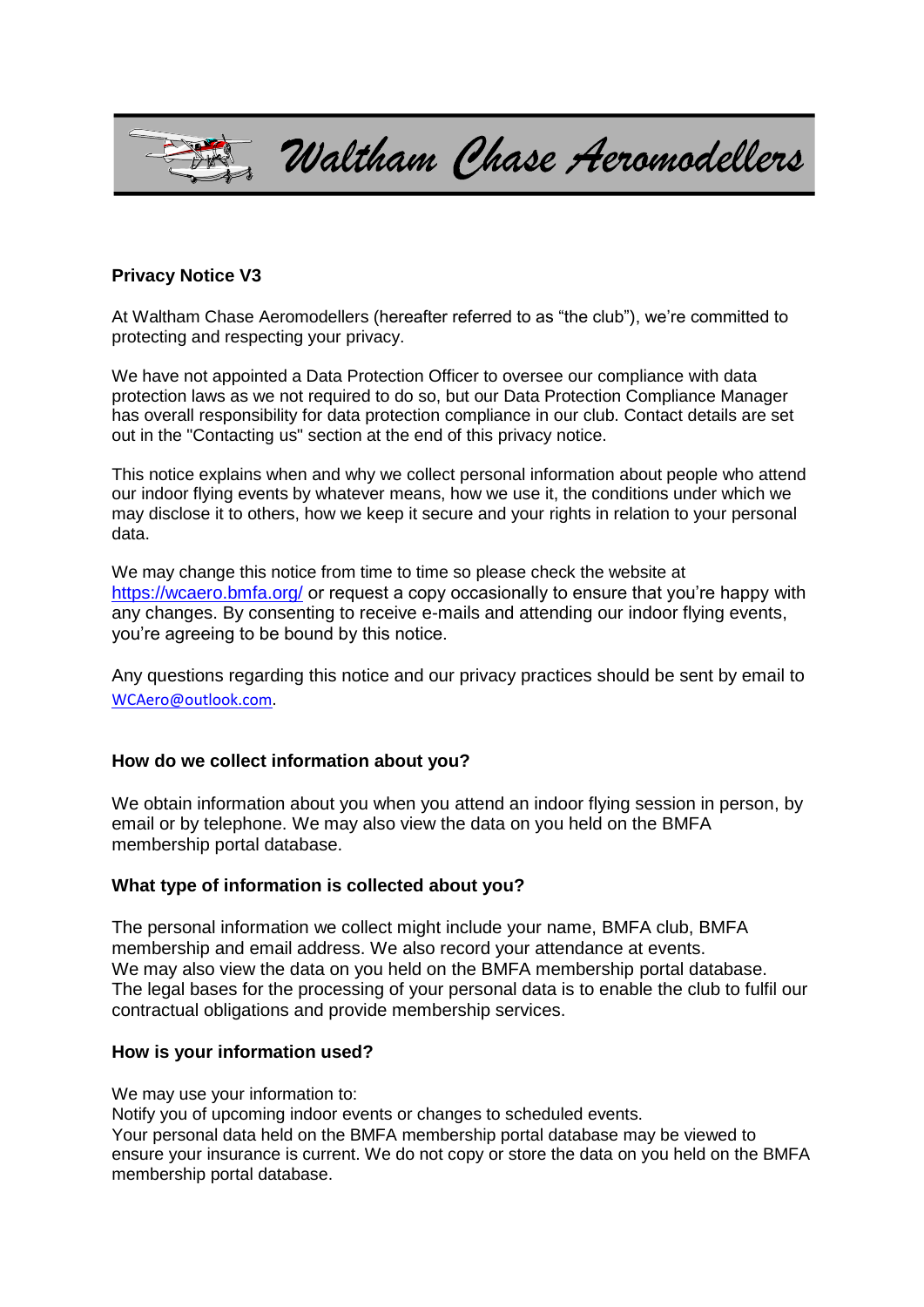## **How long do we retain your information?**

We will hold your personal information on our systems for as long as is necessary to carry out our obligations in relation to your interest in indoor flying, or as long as is set out in any relevant agreement between us. Your information will be securely kept until July the following year. Record of your attendance at a particular event will be held for 6 years as required by our indemnity insurance.

### **Who has access to your information?**

We will not sell or rent your information to third parties. We will not share your information with third parties for marketing purposes.

We will not share your information with any individuals.

Please be reassured that we will not release your information to third parties beyond the club unless we are required to do so by law, for example, by a court order or for the purposes of prevention of fraud or other crime. [www.bmfa.org/privacy](http://www.bmfa.org/privacy)

### **How you can access and update your information?**

The accuracy of your information is important to us. You can check the information we hold is correct by requesting such information by e-mail from Alan Wallington [\(WCAero@outlook.com\)](javascript:handleMailto().

# **What are your rights?**

(a) the right to access;

You have the right to confirmation as to whether or not we process your personal data and, where we do, access to the personal data, together with certain additional information. That additional information includes details of the purposes of the processing, the categories of personal data concerned and the recipients of the personal data. Providing the rights and freedoms of others are not affected, we will supply to you a copy of your personal data. The first copy will be provided free of charge, but additional copies may be subject to a reasonable fee.

(b) the right to rectification;

You have the right to have any inaccurate personal data about you rectified and, taking into account the purposes of the processing, to have any incomplete personal data about you completed.

• (c) the right to erasure;

In some circumstances you have the right to the erasure of your personal data without undue delay. Those circumstances include: the personal data being no longer necessary in relation to the purposes for which the data was collected or otherwise processed.

(d) the right to restrict processing;

In some circumstances you have the right to restrict the processing of your personal data. Those circumstances are: you contest the accuracy of the personal data;